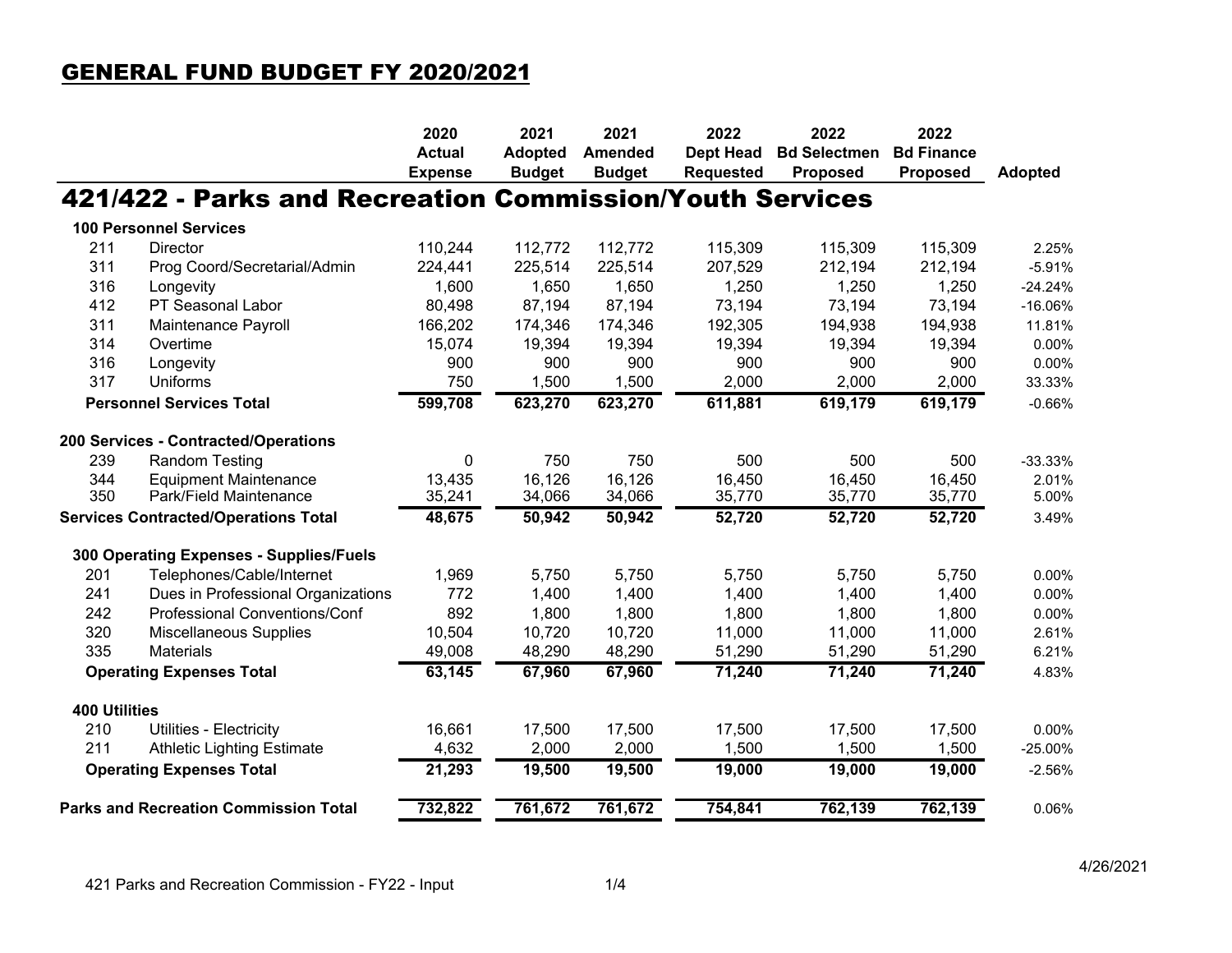|                                 | Department Total 762,139                                      |                        |                                                                                                                                                                                                                                                                                                               |  |  |  |
|---------------------------------|---------------------------------------------------------------|------------------------|---------------------------------------------------------------------------------------------------------------------------------------------------------------------------------------------------------------------------------------------------------------------------------------------------------------|--|--|--|
|                                 | <b>TOWN OF EAST LYME</b>                                      |                        | FY 2021/2022                                                                                                                                                                                                                                                                                                  |  |  |  |
| Dept No.                        |                                                               | 421/422                | <b>Budget Input</b>                                                                                                                                                                                                                                                                                           |  |  |  |
| <b>Dept</b>                     | <b>Parks &amp; Rec Comm</b>                                   |                        | 26-Apr-21                                                                                                                                                                                                                                                                                                     |  |  |  |
| Acct.                           | <b>Youth Services</b><br><b>Account</b><br><b>Description</b> | 21/22<br><b>Budget</b> | <b>Supporting Description of Activity</b>                                                                                                                                                                                                                                                                     |  |  |  |
|                                 | <b>100 Personnel Services</b>                                 |                        |                                                                                                                                                                                                                                                                                                               |  |  |  |
| 211                             | Director/Asst. Director                                       | 115,309                | Director: David Putnam \$112,772, restructuring of department Assistant Director (vacant)<br>\$68,381 First Selectman did not support Assistant Director position. Inlcudes BoS<br>approved 2.25% COLA.                                                                                                       |  |  |  |
| 311                             | Prog Coord/<br>Secretarial/Admin                              | 212,194                | Program Coordinator: (retirement at of 6/30/21) vacant 53,780 entry level salary, Adminstrative<br>Assistant: Robin Grandieri - \$49,160, Admnstrative Secretary: Arlene Wilbur - \$48,087 First<br>Selectman restored Program Coordinator position \$56,502. BoS updated UPSEU wages                         |  |  |  |
| 316                             | Longevity                                                     | 1,250                  | 2.25% per one year contract extension.<br>Arlene Wilbur \$350.00 15 years, David Putnam \$550.00 17 years, Robin Grandieri \$100.00 8<br>years, Mike McDowell \$250.00 7 years                                                                                                                                |  |  |  |
| 412                             | PT/Seasonal Labor                                             | 73,194                 | Seasonal Maintainers \$66,760 (4) 2 from April 1-Nov. 30, 2 from May 1- Oct. 31 and 1 from<br>May 15- Sept. 1, Park Security \$5,434 nightly closing of parks and bathrooms off season,<br>Recording Secretary \$1,000 for Parks and Recreation Commission meetings. Reduction of one<br>seasonal maintainer. |  |  |  |
| 311                             | Maintenance Payroll                                           | 194,938                | Parks Foreman Jason Alves - \$63,669, Maintanier V Mike Rak \$65,458, Maintainer II Austin<br>Grouter \$43,119, Maintainer II (vacant) \$20,059 re-instatement of 4 full-time maintainers<br>position to be filled January 1, 2022. BoS updated UPSEU wages 2.25% per one year<br>contract extension.         |  |  |  |
| 314                             | Overtime                                                      | 19,394                 |                                                                                                                                                                                                                                                                                                               |  |  |  |
| 316                             | Longevity                                                     | 900                    | Mike Rak - 38 years \$650, Jason Alves 12 years \$250.                                                                                                                                                                                                                                                        |  |  |  |
| 317                             | Uniforms                                                      | 2,000                  | Uniform and Boot allowance for 4 full-time maintainers per UPSEU contract                                                                                                                                                                                                                                     |  |  |  |
| <b>Personnel Services Total</b> |                                                               | 619,179.               |                                                                                                                                                                                                                                                                                                               |  |  |  |

**200 Services - Contracted/Operations**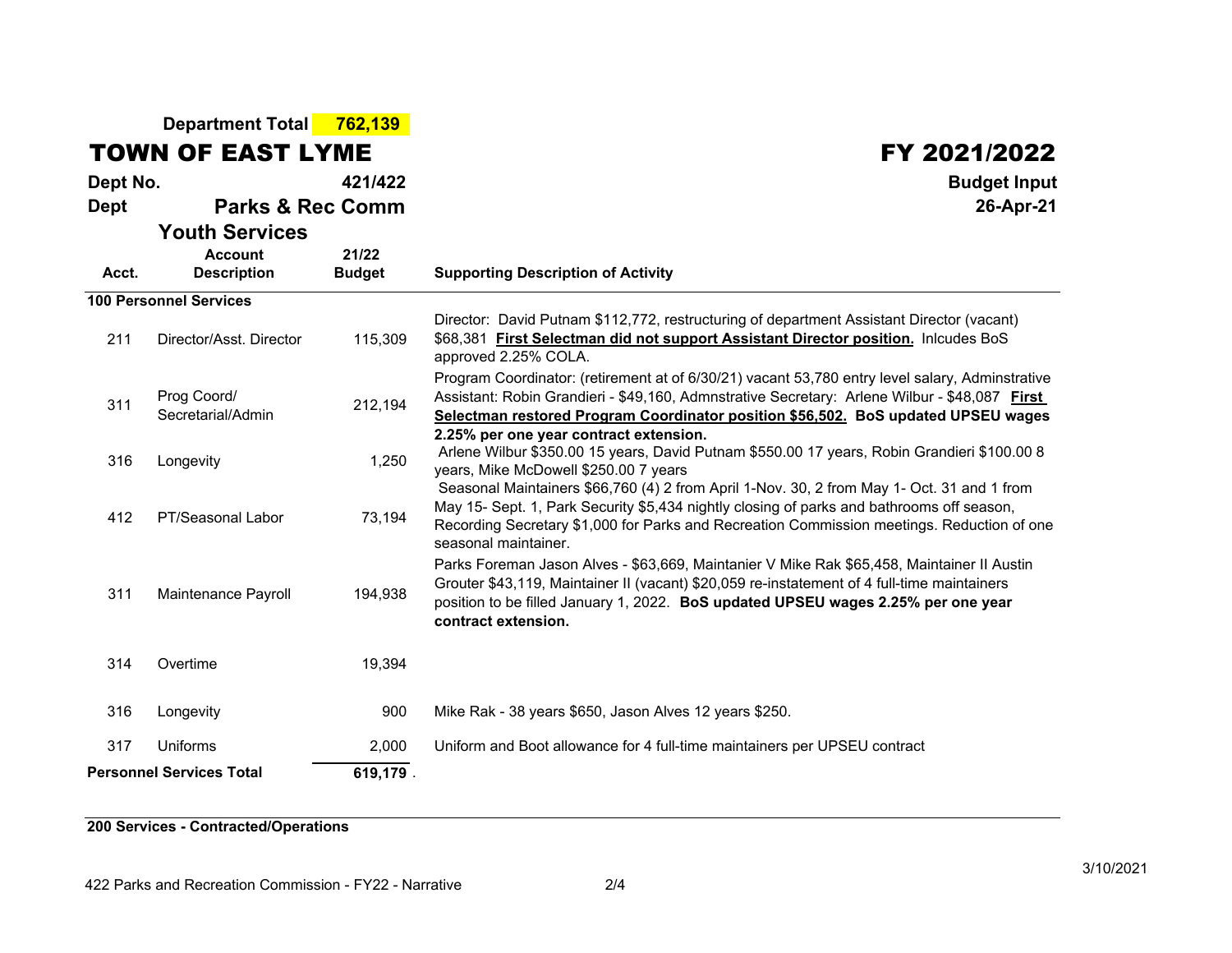| Acct. | <b>Account</b><br><b>Description</b>  | 21/22<br><b>Budget</b> | <b>Supporting Description of Activity</b>                                                                                                                                                                                                           |
|-------|---------------------------------------|------------------------|-----------------------------------------------------------------------------------------------------------------------------------------------------------------------------------------------------------------------------------------------------|
|       |                                       |                        |                                                                                                                                                                                                                                                     |
| 239   | <b>Random Testing</b>                 | 500                    | CDL Drug testing for Maintenance Employees                                                                                                                                                                                                          |
| 344   | Equipment<br>Maintenance              | 16,450                 | Routine maintenance for vehicles (5), lawn mowers (6), tractors (4), trailers (5) and various<br>small equipment (Chain Saws, Grass Trimmers, Blowers, etc.)                                                                                        |
| 350   | Park/Field<br>Maintenance             | 35,770                 | Daily and Seasonal maintenance of our non-beach facilities and contracted services which<br>includes; Infield Laser Grading, Septic Services, Locksmith Services, Electrical work, Plumbing<br>work, Vehicle GPS Moitoring and Deep Tine Aeration.  |
|       |                                       | 52,720                 |                                                                                                                                                                                                                                                     |
|       | <b>Services/Contract/Oper Total</b>   |                        |                                                                                                                                                                                                                                                     |
|       | <b>300 Operating Expenditures</b>     |                        |                                                                                                                                                                                                                                                     |
| 201   | Telephone/Cable/<br>Internet          | 5,750                  | Phones and Internet Access for the Parks and Recreation Department                                                                                                                                                                                  |
| 241   | Dues in Professional<br>Organizations | 1,400                  | Memberships to the Connecticut Recreation and Parks Assoc., Connecticut Parks Assoc., New<br>England Turf Managers Assoc., New England Parks Assoc., and the Connecticut Youth<br>Services Assoc.                                                   |
| 242   | Professional<br>Conventions/Conf      | 1,800                  | Attendance at local, state and regional conferences                                                                                                                                                                                                 |
| 320   | <b>Misc Supplies</b>                  | 11,000                 | Office supplies for Parks and Recreation, Youth Services and Maintenance staff                                                                                                                                                                      |
| 335   | <b>Materials</b>                      | 51,290                 | Fertilizers, grass seed, sod, infield material, Field paint for lining of athletic fields, Lime for<br>lining of Infields, top dressing materials, top soil and other related materials needed for the<br>upkeep and safety of our park facilities. |
|       |                                       | 71,240                 |                                                                                                                                                                                                                                                     |

## **Services/Contract/Oper Total**